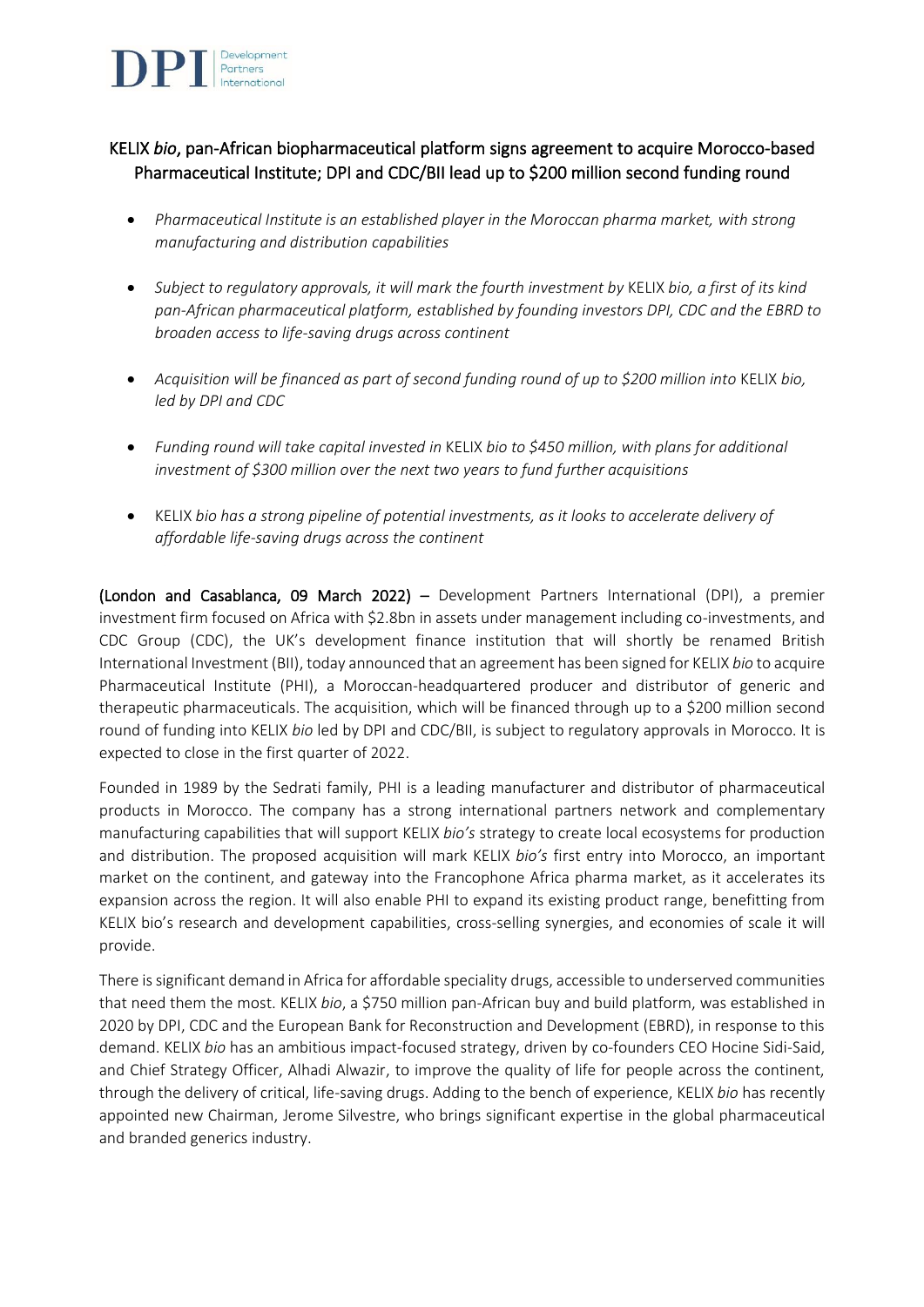

Sofiane Lahmar, Partner at DPI commented, "KELIX *bio is a gamechanger that has the potential to transform the African pharmaceutical industry – a sector that has historically been significantly underserved and inaccessible to many. Signing this new agreement to acquire PHI demonstrates KELIX's strong pipeline of opportunities and will enable it to continue to create significant long-term impact for communities across Africa, through delivery of essential and life-saving drugs. As a founding investor in* KELIX *bio, we look forward to continuing our partnership with the management team, BII, EBRD and future investors to the platform, as it progresses with its expansion."* 

Nick O'Donohoe, Chief Executive at CDC/BII, said: *"BII is helping to build productive, sustainable and inclusive economies for the benefit of those that need our capital the most. Providing access to affordable drug treatments is a vital part of that mandate."*

Since its creation in 2020, KELIX *bio* has already seen rapid growth, demonstrated by its annual sales growing by 44% in 2021. The acquisition of PHI will be the fourth in two years, reaffirming KELIX's commitment to Africa. The latest funding round by DPI and CDC will bring total capital invested to \$450 million, which will be supported by an additional \$300 million of planned investment over the next two years, as KELIX *bio* looks to fund its strong pipeline of opportunities, establish new cross-market distribution channels and support research and development of new drugs.

Jerome Silvestre, KELIX *bio* Chairman, said*: "We are pleased to have reached an agreement with Pharmaceutical Institute to join Kelix Bio, as we focus on our mission of improving access to affordable specialty drugs across Africa. PHI is a leader in the Moroccan pharmaceutical sector, with excellent manufacturing capabilities and a strong distribution network. We are confident, that subject to regulatory approvals, they will be a great addition to* KELIX *bio and also look forward to continuing partnership with DPI, CDC and EBRD."*

Kelix bio used Sijilmasa Ltd (Mr Amine Rezzouk) as financial advisor and Naciri & Associés Allen & Overy as legal advisor. UGGC was legal advisor to the Sedrati family.

- ENDS -

## Media contacts:

*Development Partners International (Edelman)* Alex Simmons, Olivia Adebo, Chloe Payne M: +44 (0)7787 284 441 E[: DPI@edelman.com](mailto:DPI@edelman.com)

*CDC Group* Andrew Murray-Watson M: +44 7515695232 E[: amurray-watson@cdcgroup.com](mailto:amurray-watson@cdcgroup.com)

#### Notes to editor

#### About Kelix Bio

KELIX Bio, is a specialty generic business focused on Emerging Markets which seeks to compete through innovation and cost leadership. Led by its cofounders, Hocine Sidi-Said and Alhadi Alwazir, KELIX Bio's